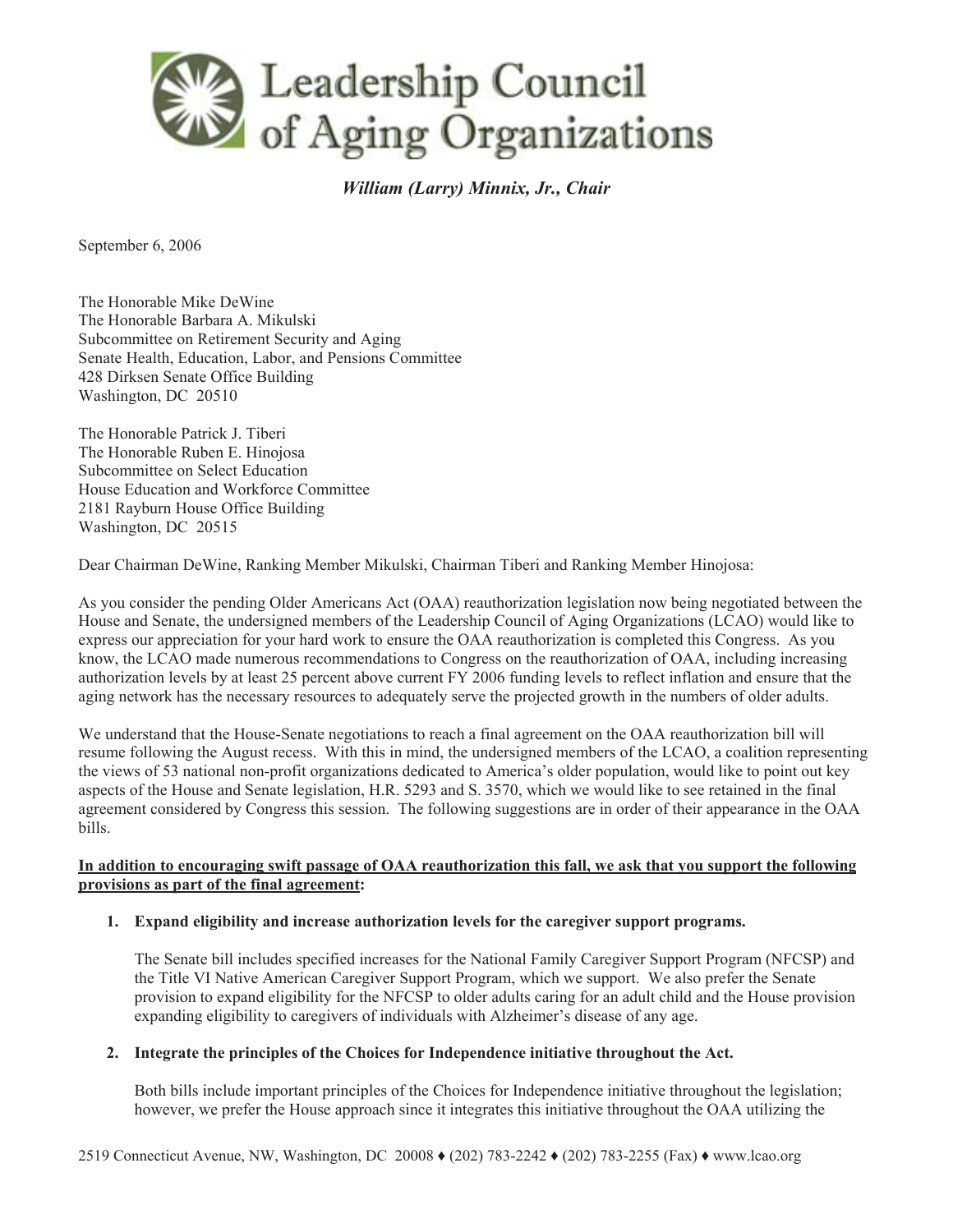Subcommittee on Retirement Security and Aging Subcommittee on Select Education Page 2 September 6, 2006

> existing aging network as the foundation for delivering services. We believe the aging network has already engaged in the transformation of the long-term care service delivery system that is envisioned under Choices and is poised to implement these programs on a nationwide basis, which have already been proven successful as demonstration projects.

### **3. Postpone any action on encouraging the distribution of multivitamin-mineral supplements until scientific research is conclusive and funding is adequate.**

We prefer the Senate version because it does not include a multivitamin supplement provision for congregate meal sites. We have two key concerns with respect to the multivitamin supplement provision in the bill passed by the House. First, a report issued by the National Institutes of Health, in May, concluded that more rigorous scientific research is needed before strong recommendations can be made regarding multivitamin-mineral supplement use to prevent chronic diseases in the general population. This report brings in question the safety of distributing supplements en masse (such as in a congregate meal program), especially in the older adult population, which typically has a higher prevalence of chronic diseases and higher use of prescription drugs. Second, while the language does not require that a multivitamin supplement be included, we remain concerned that limited funds, which are already insufficient in light of increased demands on the program, will be diverted from food to pay for this optional component.

# **4. Provide new Title IV grants to enhance resources and technical assistance to aging service programs.**

There are five new or amended sections under Title IV of the Senate bill, which would provide expanded resources and technical assistance to the aging network in a number of critical areas. They include grants to support community innovations for aging in place, improve transportation services for older adults, promote multigenerational and civic engagement activities, promote technology-based services and supports designed to assist the frail elderly, and deliver mental health screening and treatment services for older individuals. We encourage you to retain these important new grant initiatives under the final agreement. We also support the provision in Title IV that would enable the Administration on Aging to support efforts to prepare communities for the aging of the population, which is contained in both bills.

# **5. Maintain a balanced approach to changes under the Title V Senior Community Service Employment Program (SCSEP).**

Both the House and Senate bills have sought to take a balanced approach toward making changes to the Title V older worker program. But overall, we prefer the Senate's approach to SCSEP. In particular, we support the longer aggregate participation time limit of 36 months with the exception for 20 percent of participants. We support the provision that would give priority to project participants who are 65 years or older and individuals with specified barriers to employment such as disability, limited English proficiency or literacy skills, and residence in rural areas or areas of high unemployment, among others. We believe the Senate bill more strongly emphasizes the integral nature of community service positions under SCSEP and how these positions benefit both older individuals and the community.

### **6. Enhance elder justice activities on a comprehensive nationwide basis.**

We support the new funds authorized under both the House and Senate bills to carry out public education and outreach to promote financial literacy and prevent identity theft and financial exploitation of older individuals. We also support the additional provisions under the Senate bill, which would authorize new grants to States and Indian tribes to strengthen long-term care and provide assistance to elder justice programs. These new funds would enhance elder abuse prevention and detection, case review and assistance, volunteer programs, and